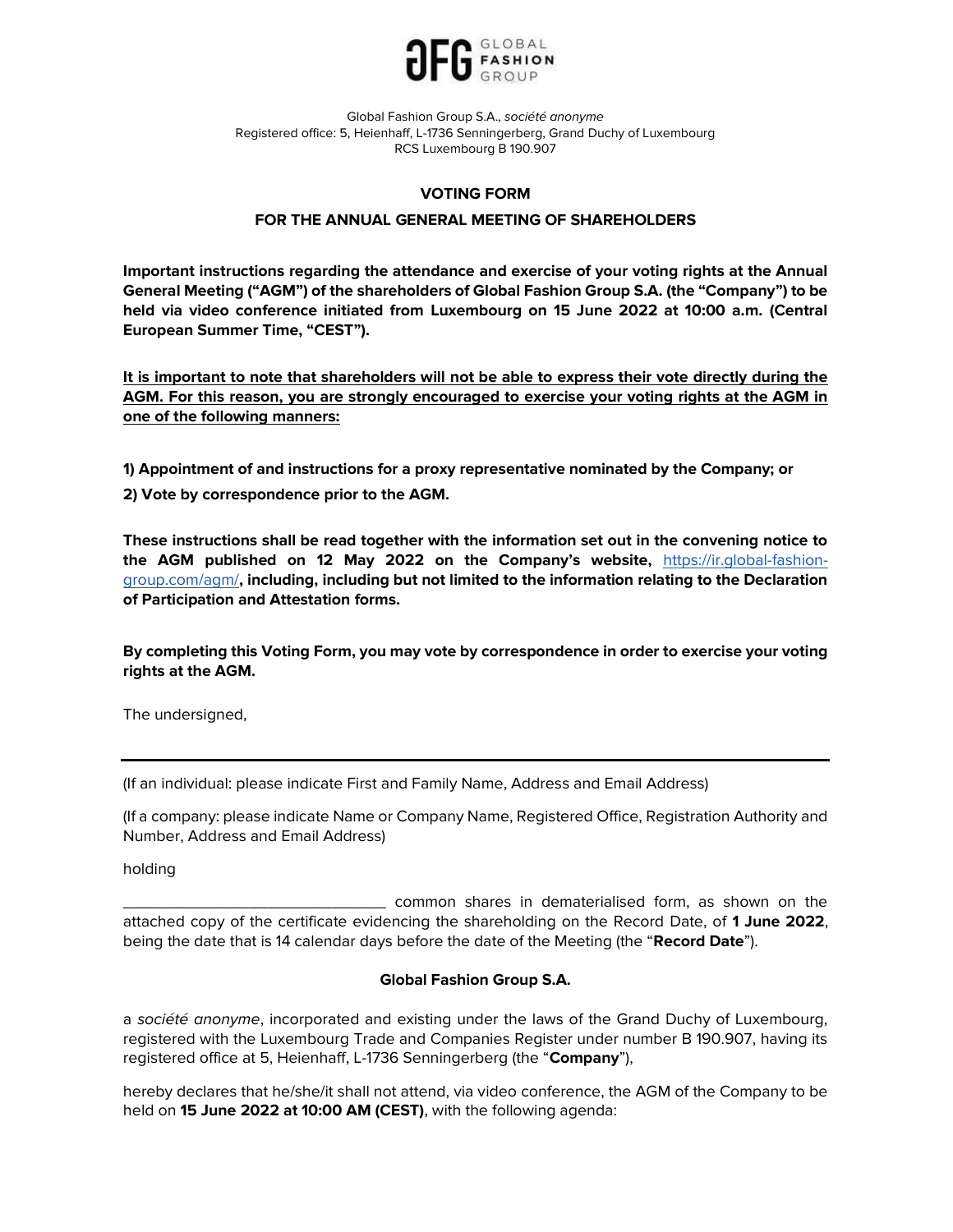

# AGENDA

- 1. Presentation of the combined consolidated management report of the management board of the Company (the "Management Board") and of the report of the independent auditor (réviseur d'entreprises agréé) on the Company's consolidated accounts for the financial year ended 31 December 2021 prepared in accordance with the International Financial Reporting Standards as adopted by the European Union ("IFRS") and on the Company's annual accounts for the financial year ended 31 December 2021 prepared in accordance with Luxembourg Generally Accepted Accounting Principles ("Luxembourg GAAP").
- 2. Approval of the Company's consolidated accounts for the financial year ended 31 December 2021.
- 3. Approval of the Company's annual accounts for the financial year ended 31 December 2021.
- 4. Allocation of results for the financial year ended 31 December 2021.
- 5. Granting of discharge to Christoph Barchewitz, member of the Management Board, for the exercise of his mandate during the financial year ended 31 December 2021.
- 6. Granting of discharge to Patrick Schmidt, member of the Management Board, for the exercise of his mandate during the financial year ended 31 December 2021.
- 7. Granting of discharge to Matthew Price, member of the Management Board, for the exercise of his mandate during the financial year ended 31 December 2021.
- 8. Granting of discharge to Georgi Ganev, member of the supervisory board of the Company (the "Supervisory Board"), for the exercise of his mandate during the financial year ended 31 December 2021.
- 9. Granting of discharge to Cynthia Gordon, member of the Supervisory Board, for the exercise of her mandate during the financial year ended 31 December 2021.
- 10. Granting of discharge to Victor Herrero, member of the Supervisory Board, for the exercise of his mandate during the financial year ended 31 December 2021.
- 11. Granting of discharge to Carol Shen, member of the Supervisory Board, for the exercise of her mandate during the financial year ended 31 December 2021.
- 12. Granting of discharge to Laura Weil, member of the Supervisory Board, for the exercise of her mandate during the financial year ended 31 December 2021.
- 13. Granting of discharge to Philipp Povel, member of the Supervisory Board, for the exercise of his mandate during the financial year ended 31 December 2021.
- 14. Granting of discharge to Alexis Babeau, former member of the Supervisory Board, for the exercise of his mandate during the financial year ended 31 December 2021.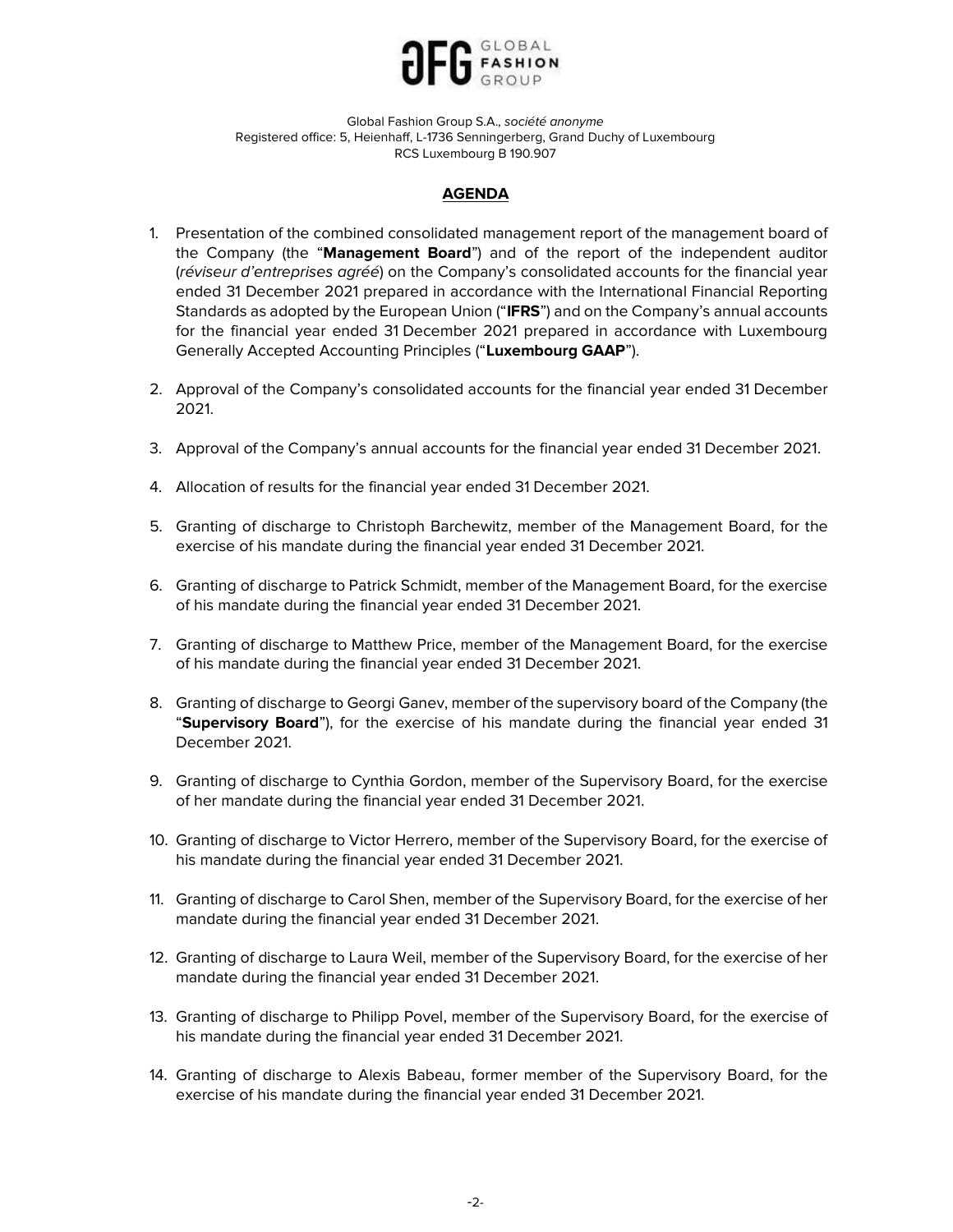

- 15. Reappointment of Georgi Ganev to the Supervisory Board for a period ending at the general meeting of shareholders resolving on the discharge for the exercise of the Supervisory Board's mandates for the financial year ending on 31 December 2024.
- 16. Reappointment of Cynthia Gordon to the Supervisory Board for a period ending at the general meeting of shareholders resolving on the discharge for the exercise of the Supervisory Board's mandates for the financial year ending on 31 December 2024.
- 17. Reappointment of Victor Herrero to the Supervisory Board for a period ending at the general meeting of shareholders resolving on the discharge for the exercise of the Supervisory Board's mandates for the financial year ending on 31 December 2024.
- 18. Reappointment of Carol Shen to the Supervisory Board for a period ending at the general meeting of shareholders resolving on the discharge for the exercise of the Supervisory Board's mandates for the financial year ending on 31 December 2024.
- 19. Reappointment of Laura Weil to the Supervisory Board for a period ending at the general meeting of shareholders resolving on the discharge for the exercise of the Supervisory Board's mandates for the financial year ending on 31 December 2024.
- 20. Renewal of the appointment of Ernst & Young as independent auditor for the financial year 2022.
- 21. Presentation of and advisory vote on the remuneration report for the year ending 31 December 2021 for the members of the Management Board and the Supervisory Board.
- 22. Presentation of and advisory vote on the revised remuneration policy for the members of the Management Board and the Supervisory Board.
- 23. Approval and, to the extent necessary, ratification of the remuneration of the Supervisory Board for the financial year ending 31 December 2022.
- 24. Presentation and acknowledgement of the special report of the Management Board dated 6 May 2022 with respect to (i) the restatement and renewal of the current authorised capital and the amendment of the Company's authorised capital and (ii) waiving the preferential subscription right of existing shareholders where expressly provided in the special report of the Management Board dated 6 May 2022, and amendment of articles 6.1 and 6.2 of the articles of association of the Company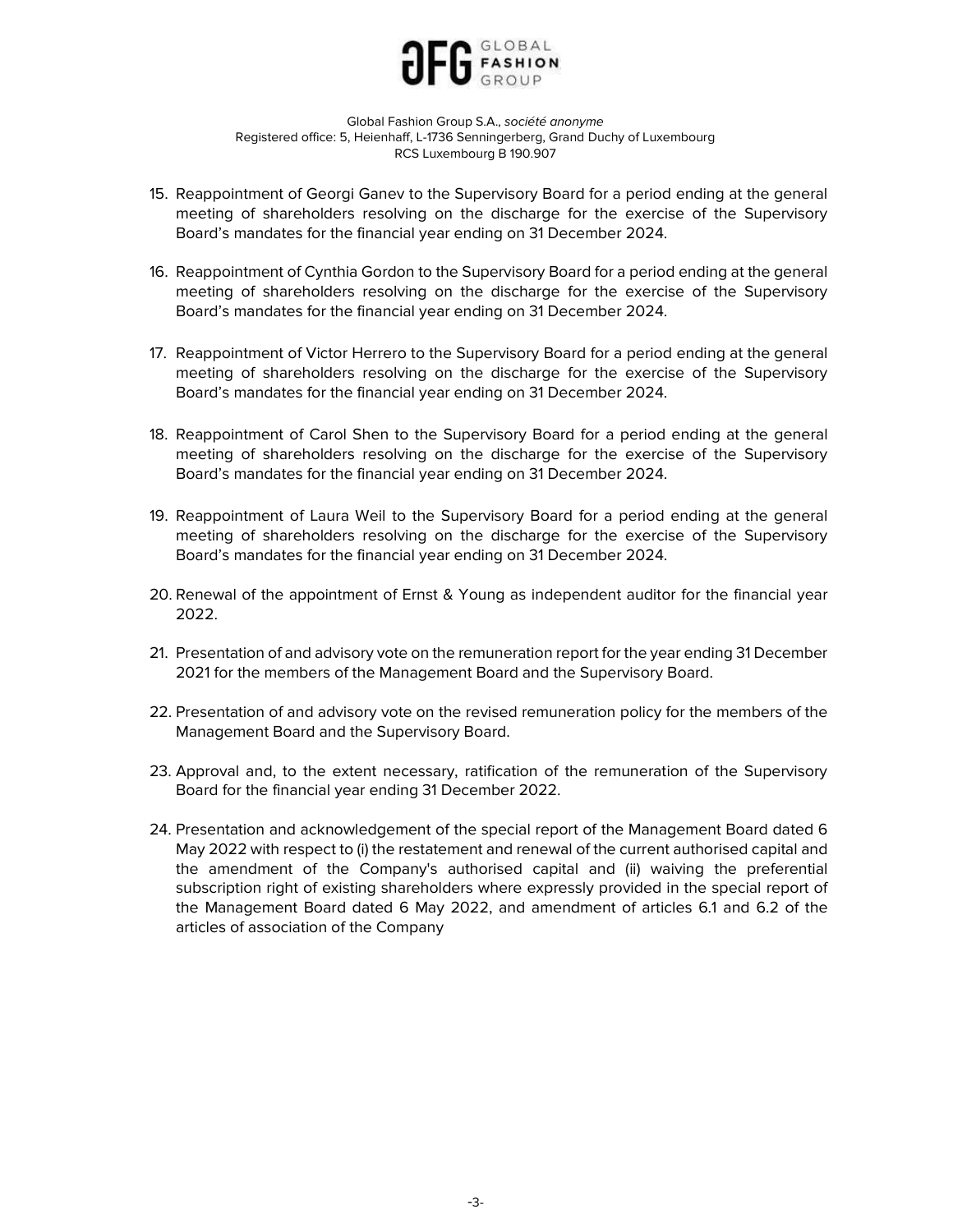

The undersigned hereby votes on the resolutions to be proposed at the AGM as follows:

First resolution: Presentation of the combined consolidated annual report of the Management Board in relation to the consolidated accounts and the report of the independent auditor of the Company in relation to the annual accounts and the consolidated accounts for the financial year which ended on 31 December 2021.

# [No vote required]

Second resolution: Approval of the consolidated accounts for the financial year which ended on 31 December 2021, showing a balance sheet total of one billion five hundred and forty four million, seven hundred thousand euro (EUR 1,544,700,000), as presented by the Management Board.

## Decision

(please mark your decision by a cross in the corresponding space reserved to that effect below)

| YES:               |  |
|--------------------|--|
| NO:                |  |
| <b>ABSTENTION:</b> |  |

Third resolution: Approval of the annual accounts for the financial year which ended on 31 December 2021 showing a balance sheet total of one billion five hundred and seventy six million, sixty eight thousand, nine hundred and ninety five euro and ninety two cents (EUR 1,576,068,995.92), as presented by the Management Board.

## Decision

| YES:               |  |
|--------------------|--|
| NO:                |  |
| <b>ABSTENTION:</b> |  |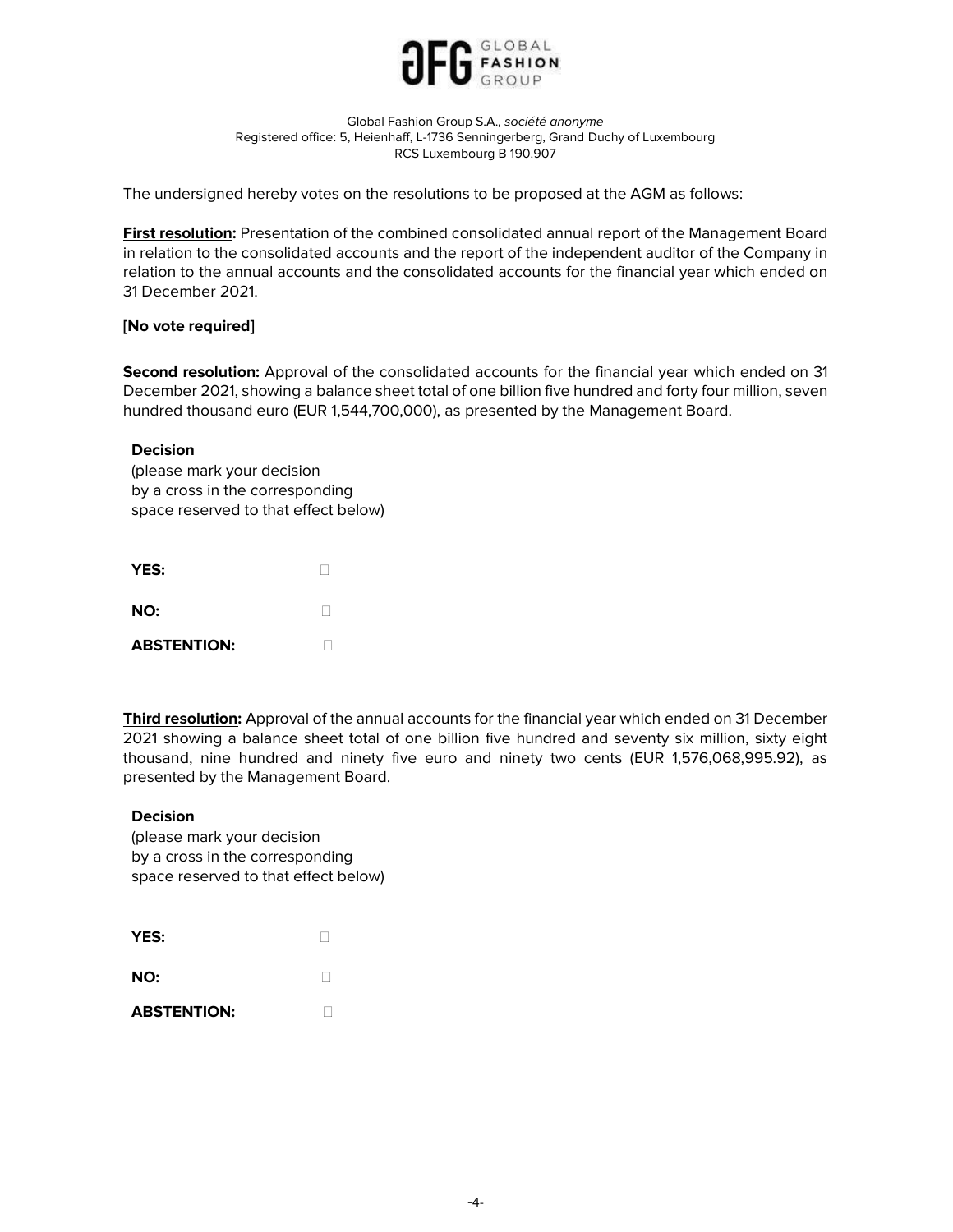

Fourth resolution: Allocation of the result. The general meeting of shareholders acknowledges a loss of sixty three million four hundred and sixty four thousand one hundred and eighteen euro and eight cents (EUR 63,464,108.18) and resolves to allocate it as follows:

| Loss of the financial year                                    | <b>EUR</b> | (63,464,108.18)    |
|---------------------------------------------------------------|------------|--------------------|
| Loss of the previous financial<br>year                        | <b>EUR</b> | (2,316,872,924.18) |
| Loss to be carried forward to<br>the following financial year | <b>FUR</b> | (2,380,337,032.36) |

# Decision

(please mark your decision by a cross in the corresponding space reserved to that effect below)

| YES:               |  |
|--------------------|--|
| NO:                |  |
| <b>ABSTENTION:</b> |  |

Fifth resolution: Granting of discharge to Christoph Barchewitz, member of the Management Board, for the exercise of his mandate during the financial year ended 31 December 2021.

## Decision

| YES:               |  |
|--------------------|--|
| NO:                |  |
| <b>ABSTENTION:</b> |  |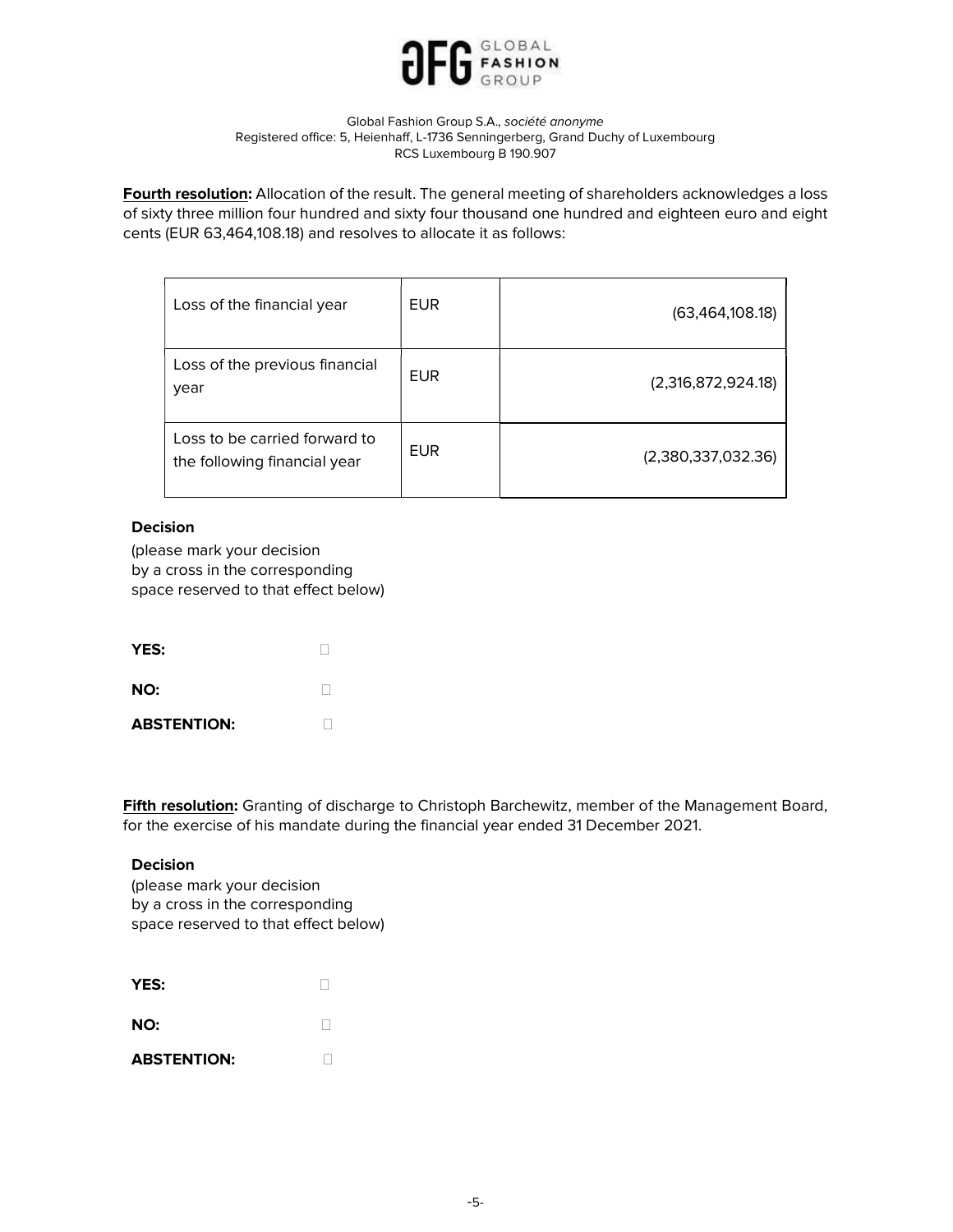

Sixth resolution: Granting of discharge to Patrick Schmidt, member of the Management Board, for the exercise of his mandate during the financial year ended 31 December 2021.

### Decision

(please mark your decision by a cross in the corresponding space reserved to that effect below)

| YES:               |  |
|--------------------|--|
| NO:                |  |
| <b>ABSTENTION:</b> |  |

**Seventh resolution:** Granting of discharge to Matthew Price, member of the Management Board, for the exercise of his mandate during the financial year ended 31 December 2021.

### Decision

(please mark your decision by a cross in the corresponding space reserved to that effect below)

| YES:               |  |
|--------------------|--|
| NO:                |  |
| <b>ABSTENTION:</b> |  |

**Eighth resolution:** Granting of discharge to Georgi Ganev, member of the Supervisory Board, for the exercise of his mandate during the financial year ended 31 December 2021.

### Decision

| YES:               |  |
|--------------------|--|
| NO:                |  |
| <b>ABSTENTION:</b> |  |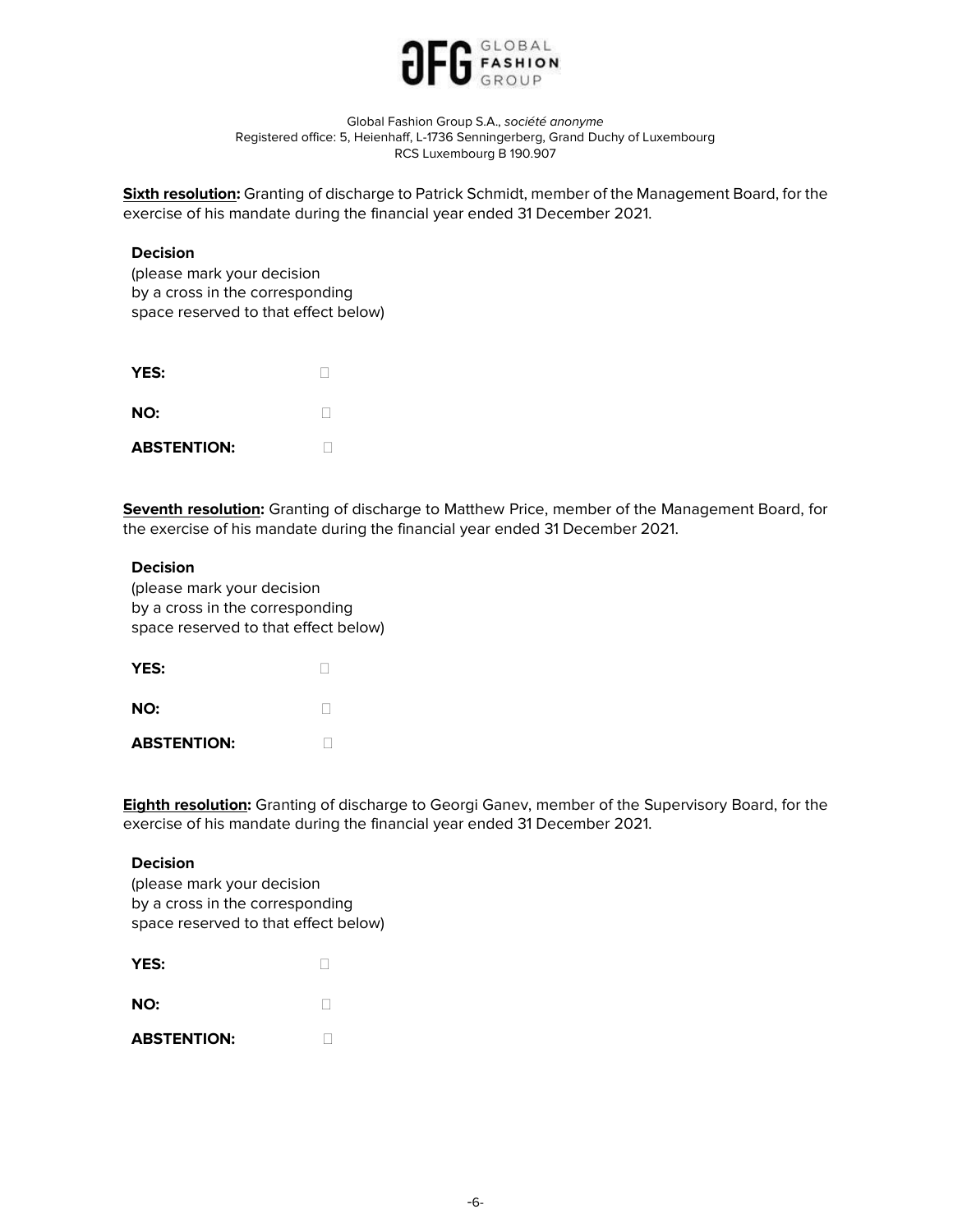

Ninth resolution: Granting of discharge to Cynthia Gordon, member of the Supervisory Board, for the exercise of her mandate during the financial year ended 31 December 2021.

### Decision

(please mark your decision by a cross in the corresponding space reserved to that effect below)

| YES:               |  |
|--------------------|--|
| NO:                |  |
| <b>ABSTENTION:</b> |  |

Tenth resolution: Granting of discharge to Victor Herrero, member of the Supervisory Board, for the exercise of his mandate during the financial year ended 31 December 2021.

### Decision

(please mark your decision by a cross in the corresponding space reserved to that effect below)

| YES:               |  |
|--------------------|--|
| NO:                |  |
| <b>ABSTENTION:</b> |  |

**Eleventh resolution:** Granting of discharge to Carol Shen, member of the Supervisory Board, for the exercise of her mandate during the financial year ended 31 December 2021.

### Decision

| YES:               |  |
|--------------------|--|
| NO:                |  |
| <b>ABSTENTION:</b> |  |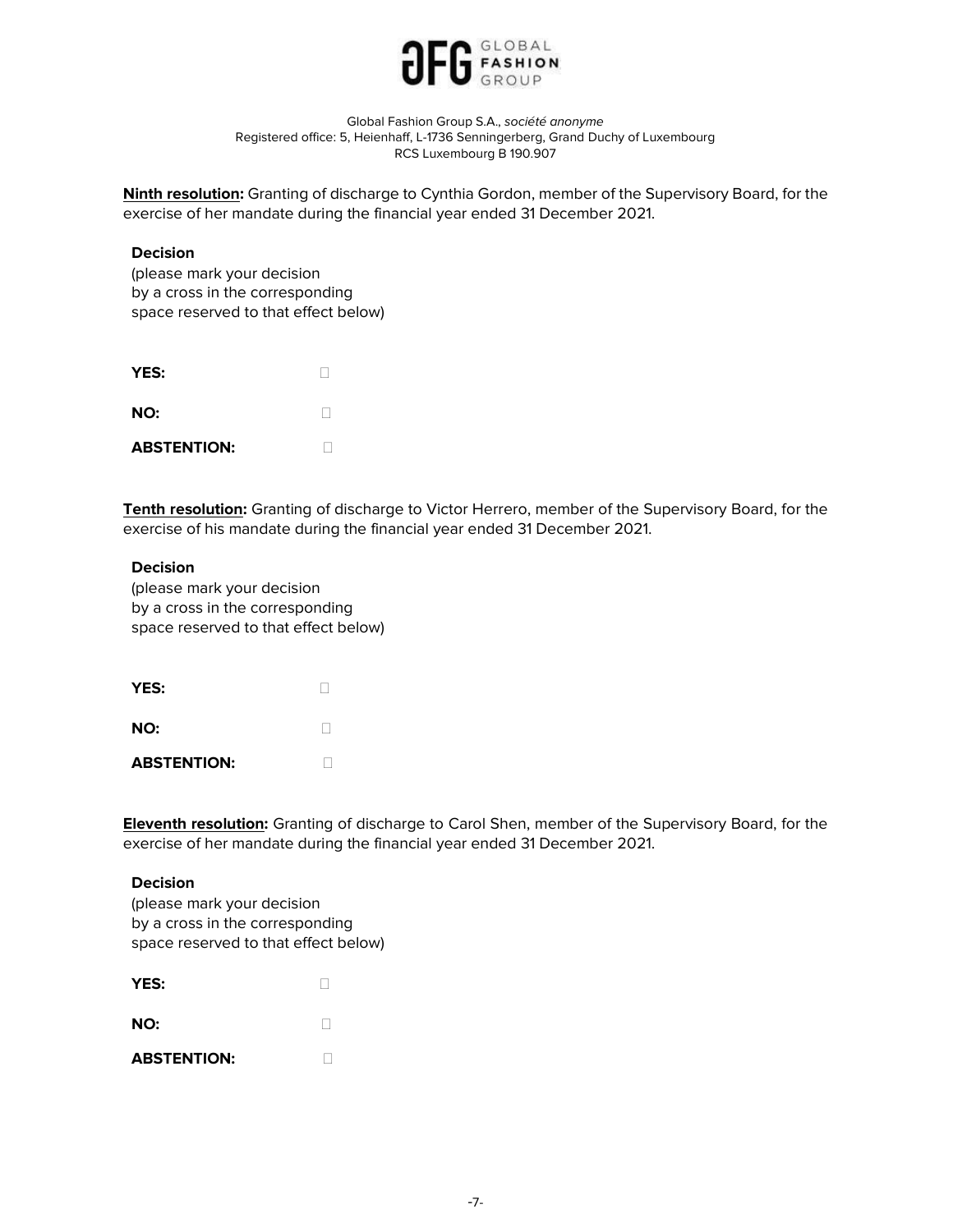

**Twelfth resolution:** Granting of discharge to Laura Weil, member of the Supervisory Board, for the exercise of her mandate during the financial year ended 31 December 2021.

### Decision

(please mark your decision by a cross in the corresponding space reserved to that effect below)

| YES:               |  |
|--------------------|--|
| NO:                |  |
| <b>ABSTENTION:</b> |  |

**Thirteenth resolution:** Granting of discharge to Philipp Povel, member of the Supervisory Board, for the exercise of his mandate during the financial year ended 31 December 2021.

### Decision

(please mark your decision by a cross in the corresponding space reserved to that effect below)

| YES:               |  |
|--------------------|--|
| NO:                |  |
| <b>ABSTENTION:</b> |  |

Fourteenth resolution: Granting of discharge to Alexis Babeau, member of the Supervisory Board, for the exercise of his mandate during the financial year ended 31 December 2021.

### Decision

| YES:               |  |
|--------------------|--|
| NO:                |  |
| <b>ABSTENTION:</b> |  |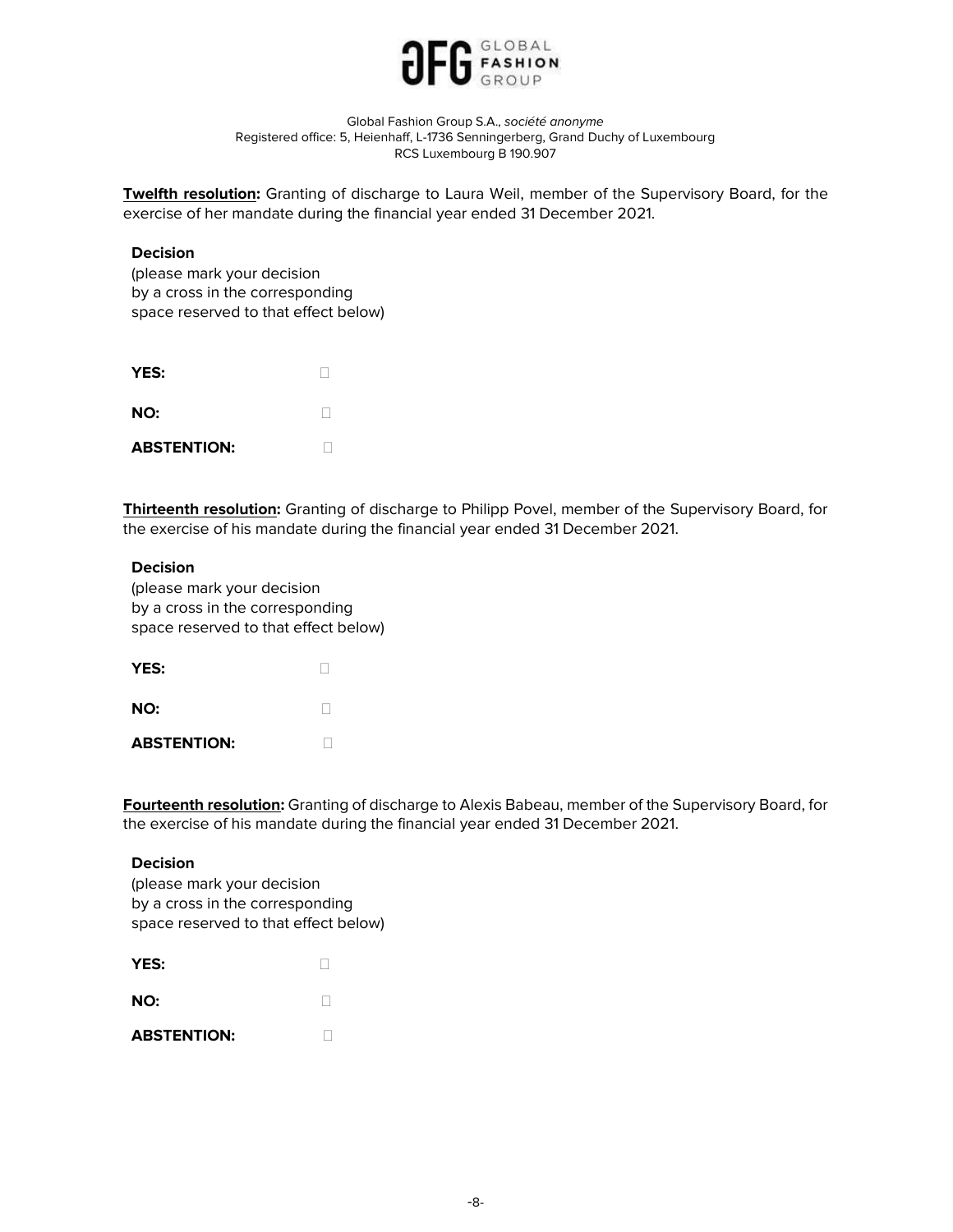

Fifteenth resolution: Reappointment of Georgi Ganev to the Supervisory Board for a period ending at the general meeting of shareholders resolving on the discharge for the exercise of the Supervisory Board's mandates for the financial year ending on 31 December 2024.

### **Decision**

(please mark your decision by a cross in the corresponding space reserved to that effect below)

| YES:               |  |
|--------------------|--|
| NO:                |  |
| <b>ABSTENTION:</b> |  |

Sixteenth resolution: Reappointment of Cynthia Gordon to the Supervisory Board for a period ending at the general meeting of shareholders resolving on the discharge for the exercise of the Supervisory Board's mandates for the financial year ending on 31 December 2024.

### **Decision**

(please mark your decision by a cross in the corresponding space reserved to that effect below)

| YES:               |  |
|--------------------|--|
| NO:                |  |
| <b>ABSTENTION:</b> |  |

Seventeenth resolution: Reappointment of Victor Herrero to the Supervisory Board for a period ending at the general meeting of shareholders resolving on the discharge for the exercise of the Supervisory Board's mandates for the financial year ending on 31 December 2024.

#### Decision

| (please mark your decision           |
|--------------------------------------|
| by a cross in the corresponding      |
| space reserved to that effect below) |
|                                      |

| YES:               |  |
|--------------------|--|
| NO:                |  |
| <b>ABSTENTION:</b> |  |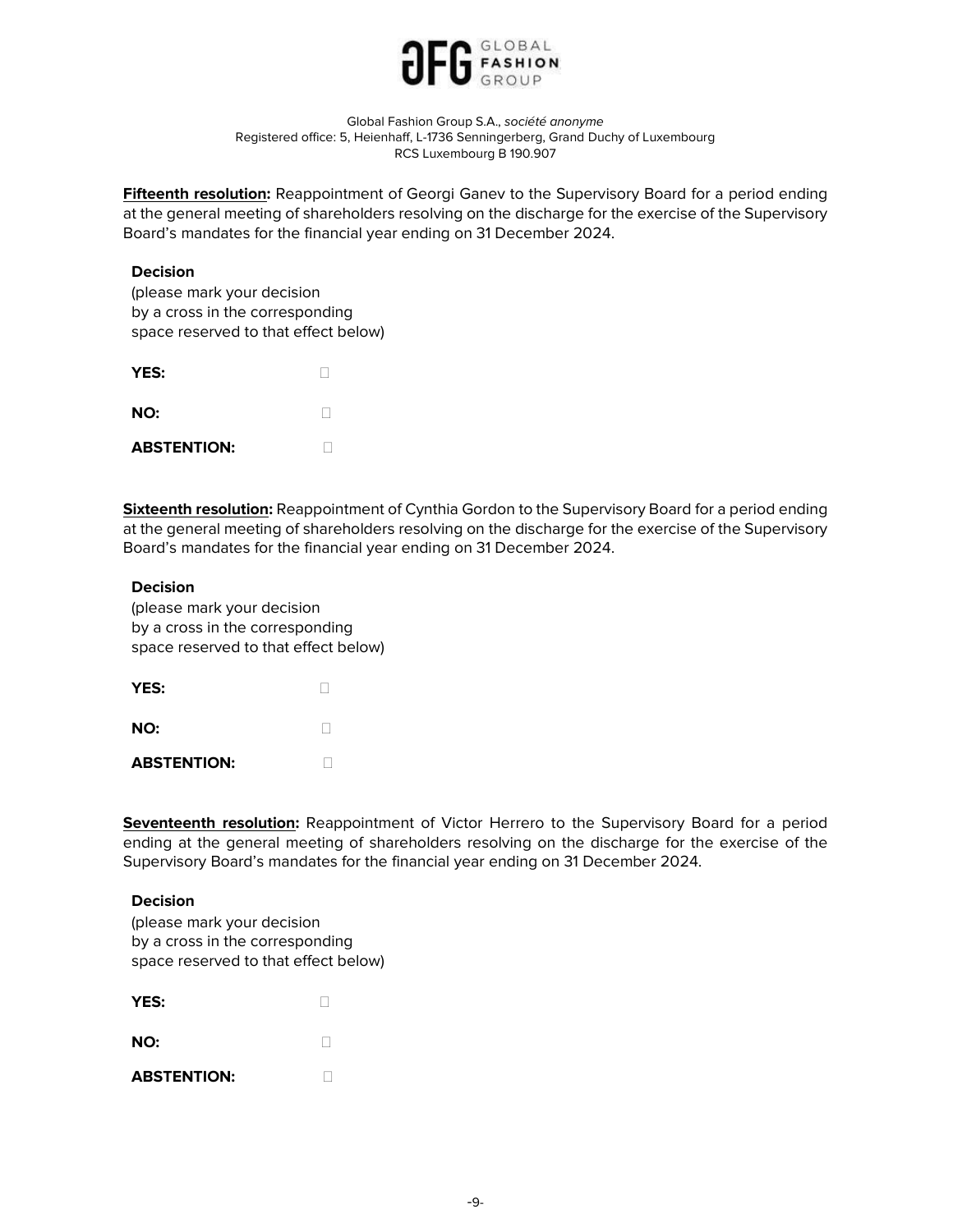

**Eighteenth resolution:** Reappointment of Carol Shen to the Supervisory Board for a period ending at the general meeting of shareholders resolving on the discharge for the exercise of the Supervisory Board's mandates for the financial year ending on 31 December 2024.

## Decision

(please mark your decision by a cross in the corresponding space reserved to that effect below)

| YES:               |  |
|--------------------|--|
| NO:                |  |
| <b>ABSTENTION:</b> |  |

Nineteenth resolution: Reappointment of Laura Weil to the Supervisory Board for a period ending at the general meeting of shareholders resolving on the discharge for the exercise of the Supervisory Board's mandates for the financial year ending on 31 December 2024.

### Decision

(please mark your decision by a cross in the corresponding space reserved to that effect below)

| YES:               |  |
|--------------------|--|
| NO:                |  |
| <b>ABSTENTION:</b> |  |

**Twentieth resolution:** Renewal of the mandate of Ernst & Young as independent auditor of the Company for a period ending at the general meeting of shareholders approving the annual accounts for the financial year ending on 31 December 2022.

### Decision

| <b>YES:</b>        |  |
|--------------------|--|
| NO:                |  |
| <b>ABSTENTION:</b> |  |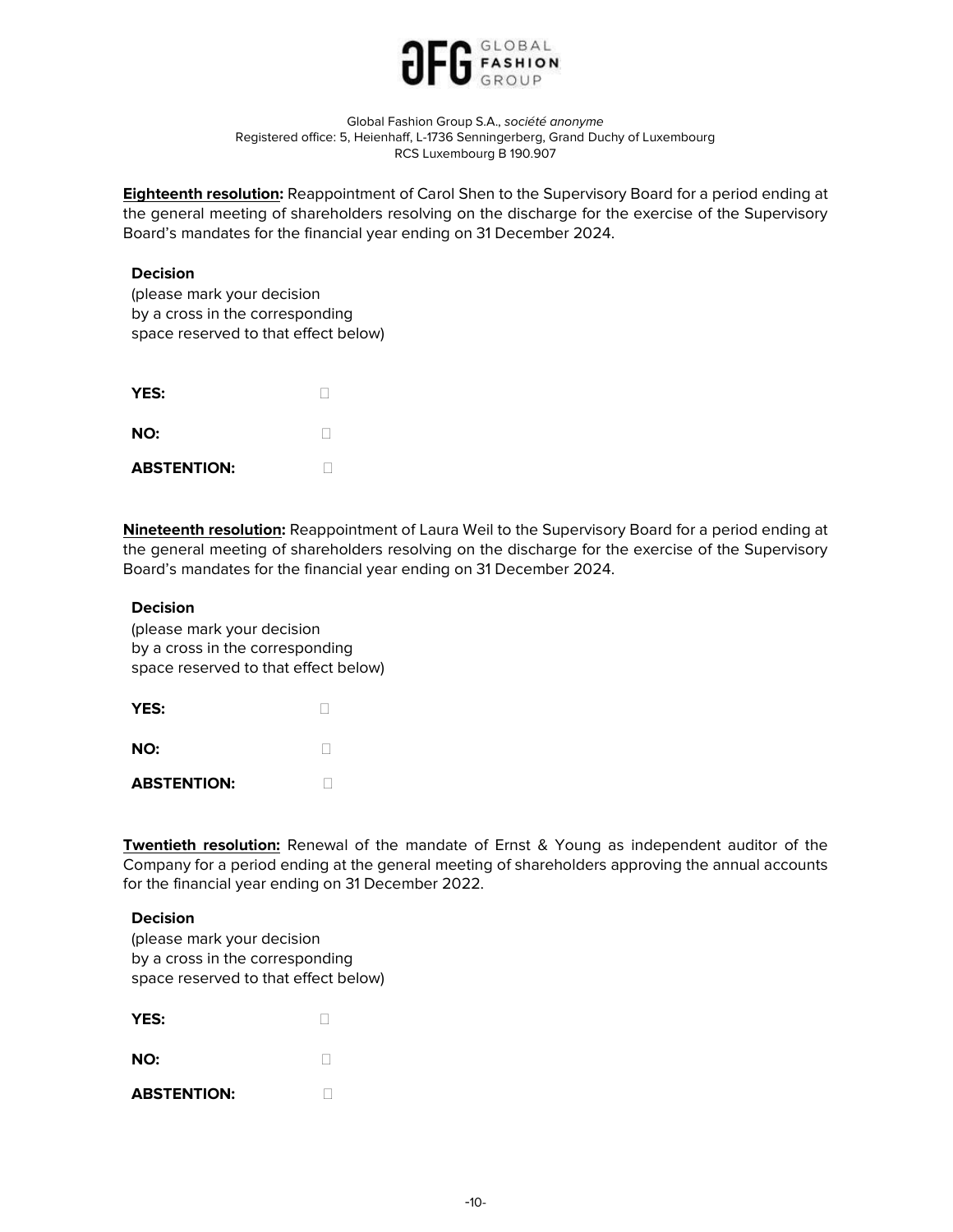

**Twenty-first resolution:** Presentation of and advisory vote on the remuneration report for the members of the Management Board and the Supervisory Board in the financial year 2021.

### Decision

(please mark your decision by a cross in the corresponding space reserved to that effect below)

| YES:               |  |
|--------------------|--|
| NO:                |  |
| <b>ABSTENTION:</b> |  |

**Twenty-second resolution:** Presentation of and advisory vote on the revised remuneration policy for the members of the Management Board and the Supervisory Board.

### Decision

(please mark your decision by a cross in the corresponding space reserved to that effect below)

| YES:               |  |
|--------------------|--|
| NO:                |  |
| <b>ABSTENTION:</b> |  |

**Twenty-third resolution:** Approval and, to the extent necessary, ratification of the remuneration of the Supervisory Board for the financial year ending 31 December 2022.

#### Decision

| YES:               |  |
|--------------------|--|
| NO:                |  |
| <b>ABSTENTION:</b> |  |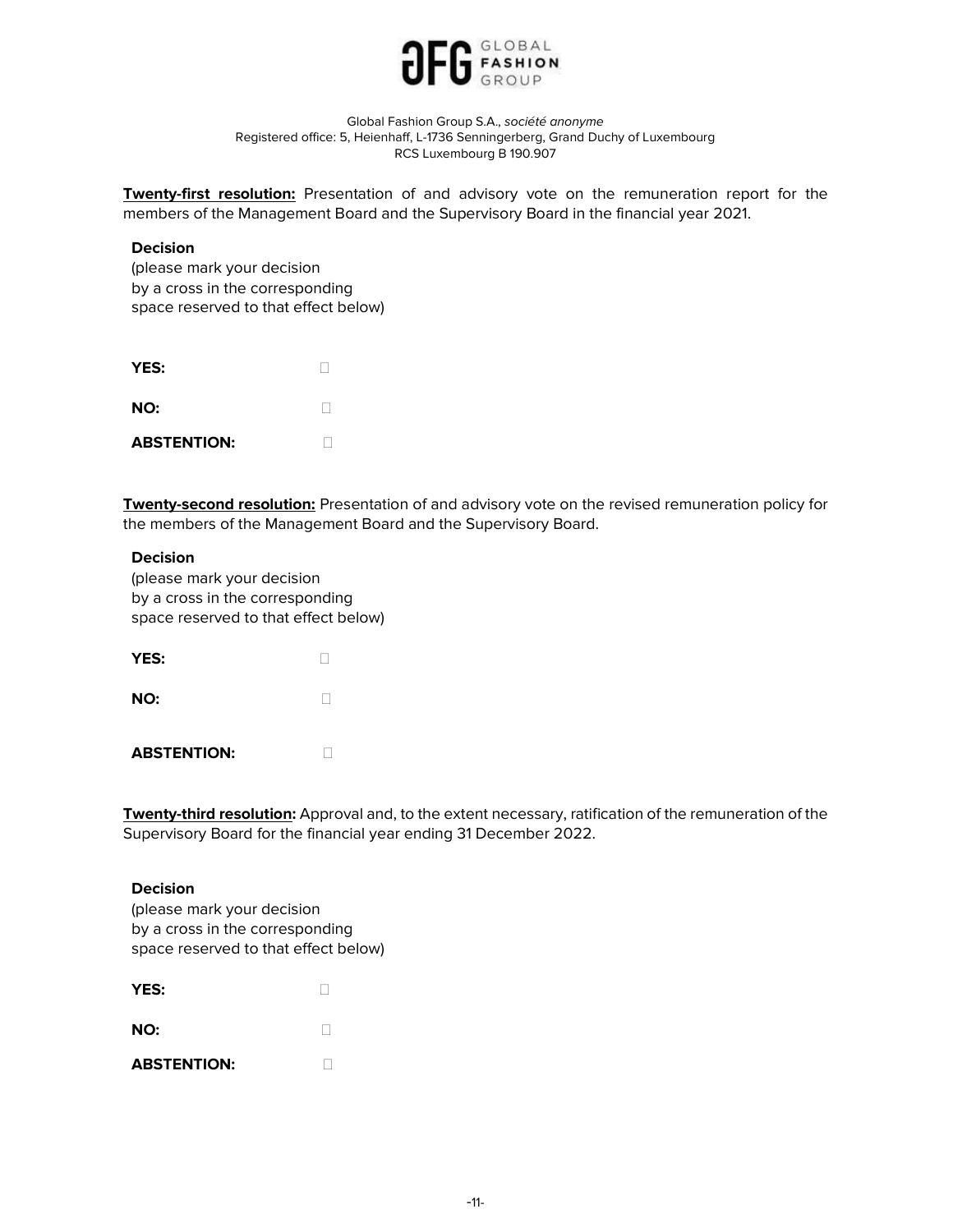

**Twenty-fourth resolution:** Acknowledgment of the special report of the Management Board dated 6 May 2022 with respect to (i) the amendment and renewal of the authorised capital of the Company and (ii) the waiver of the preferential subscription right of the existing shareholders where provided therefore in the special report of the Management Board dated 6 May 2022, and amendment of article 6.2 of the articles of association of the Company.

## Decision

(please mark your decision by a cross in the corresponding space reserved to that effect below)

| YES:               |  |
|--------------------|--|
| NO:                |  |
| <b>ABSTENTION:</b> |  |

Any lack of a clearly expressed choice in relation to one or more of the various voting options provided above on a signed voting form or any contradictory choice on such form will be considered as an abstention for the relevant resolution.

The present voting form cannot be revoked and must be returned no later than 9 June 2022 at 23.59 (CEST) by e-mail to the address indicated below.

This voting form and the rights, obligations and liabilities of the undersigned hereunder shall be governed by the laws of Luxembourg.

Any claims, disputes or disagreements arising under, in connection with or by reason of this voting form shall be brought by the undersigned and the Company in the courts of the city of Luxembourg, and each of the undersigned and the Company hereby submits to the exclusive jurisdiction of such courts in any such actions or proceeding and waives any objection to the jurisdiction or venue of such courts.

This voting form shall remain valid if the above meeting is for any reason, postponed or rescheduled unless the agenda is modified.

Important: Please send this voting form to the Company by no later than 23:59 (CEST) on 9 June 2022 by email to:

Global Fashion Group S.A. c/o Link Market Services GmbH E-mail: agm@linkmarketservices.de